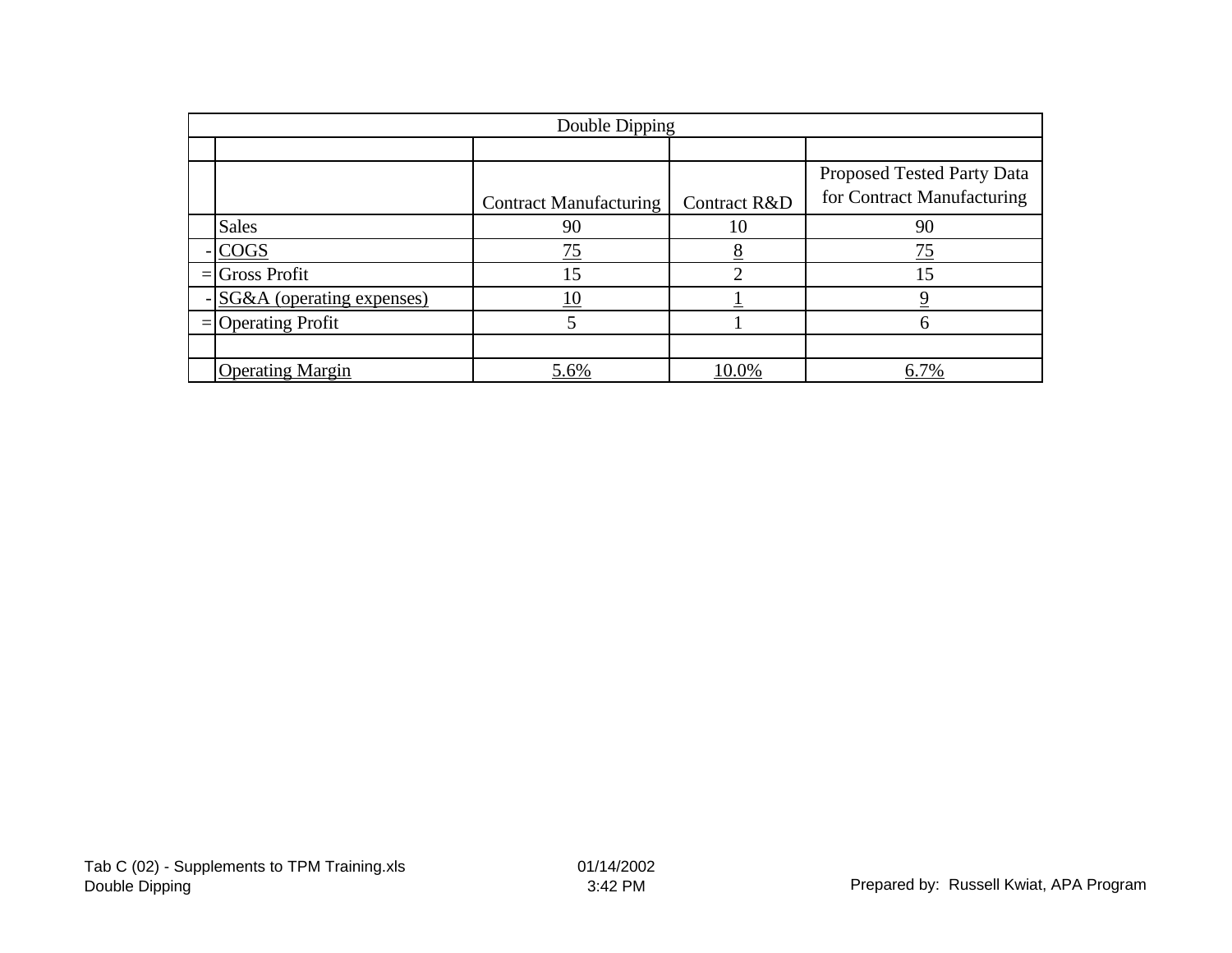## **Illustration of Royalty Cap of 25% of Profits**

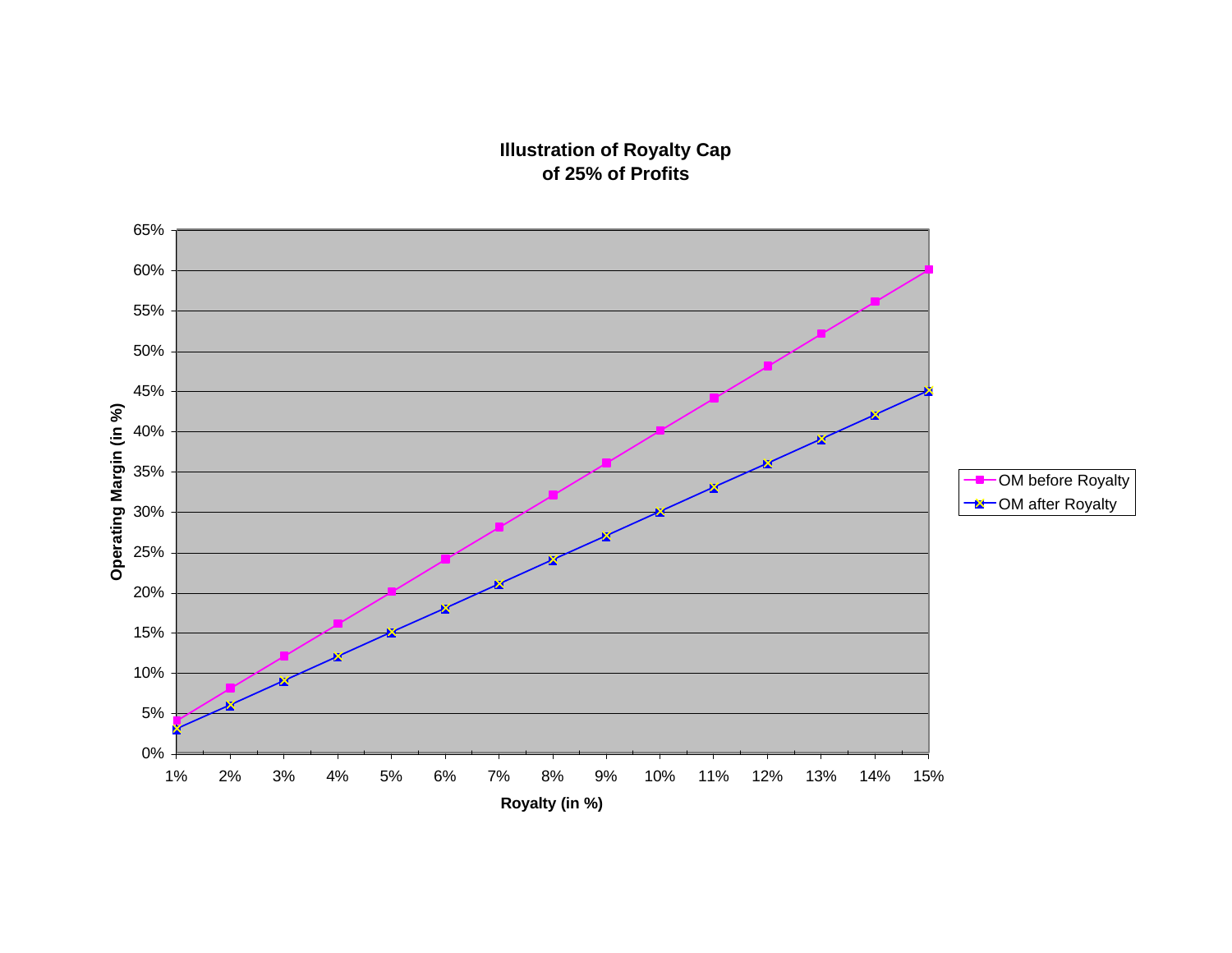# Example of Residual Profit Split

(Based on Example in 1.482-6)

| Line | Formula      |                                                                 | <b>USP</b> |    | ForSub |
|------|--------------|-----------------------------------------------------------------|------------|----|--------|
|      |              |                                                                 | (A)        |    | (B)    |
| (1)  |              | <b>Sales</b>                                                    |            | \$ | 500    |
| (2)  |              | Pre-Royalty Expenses                                            |            | \$ | 300    |
| (3)  | $(1)-(2)$    | Pre-Royalty Profit                                              |            | \$ | 200    |
|      |              | <b>Step I: Routine Return</b>                                   |            |    |        |
| (4)  |              | <b>Operating Assets</b>                                         |            | \$ | 200    |
| (5)  |              | <b>Benchmark Return on Assets</b>                               |            |    | 10%    |
| (6)  | $(4)*(5)$    | <b>Routine Return</b>                                           |            |    | 20     |
|      |              | <b>Step II: Allocation of Residual Profit</b>                   |            |    |        |
| (7)  | $(3)-(6)$    | <b>Residual Profit</b>                                          |            | \$ | 180    |
| (8)  |              | Value of Capitalized R&D/Marketing Intangible Development Costs | \$<br>100  | \$ | 200    |
| (9)  |              | Share of Capitalized R&D/Marketing Intangible Development Costs | 33%<br>67% |    |        |
| (10) | $(7)*(9)(A)$ | Royalty to be received (paid)                                   | \$<br>60   | \$ | (60)   |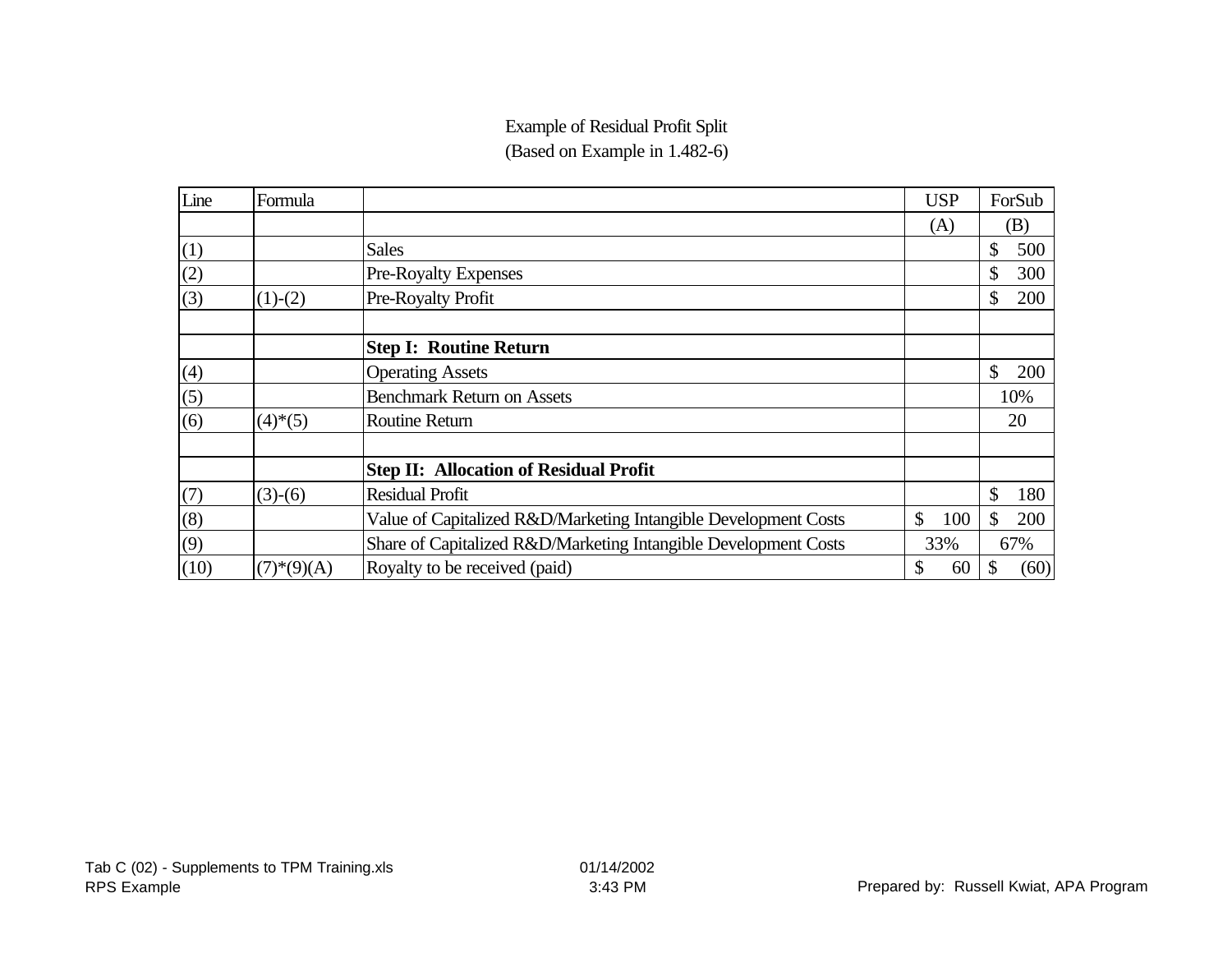### Resale Price Method Vs. Cost Plus Method

|                             | Manufacturing | Distribution |
|-----------------------------|---------------|--------------|
| Sales                       |               | 100          |
| - COGS                      | 90            |              |
| $=$ Gross Profit            | 10            | 10           |
| - SG&A (operating expenses) |               |              |
| $=$ Operating Profit        |               |              |
| - Interest                  |               |              |
|                             |               |              |

- Income Tax

= Net Income